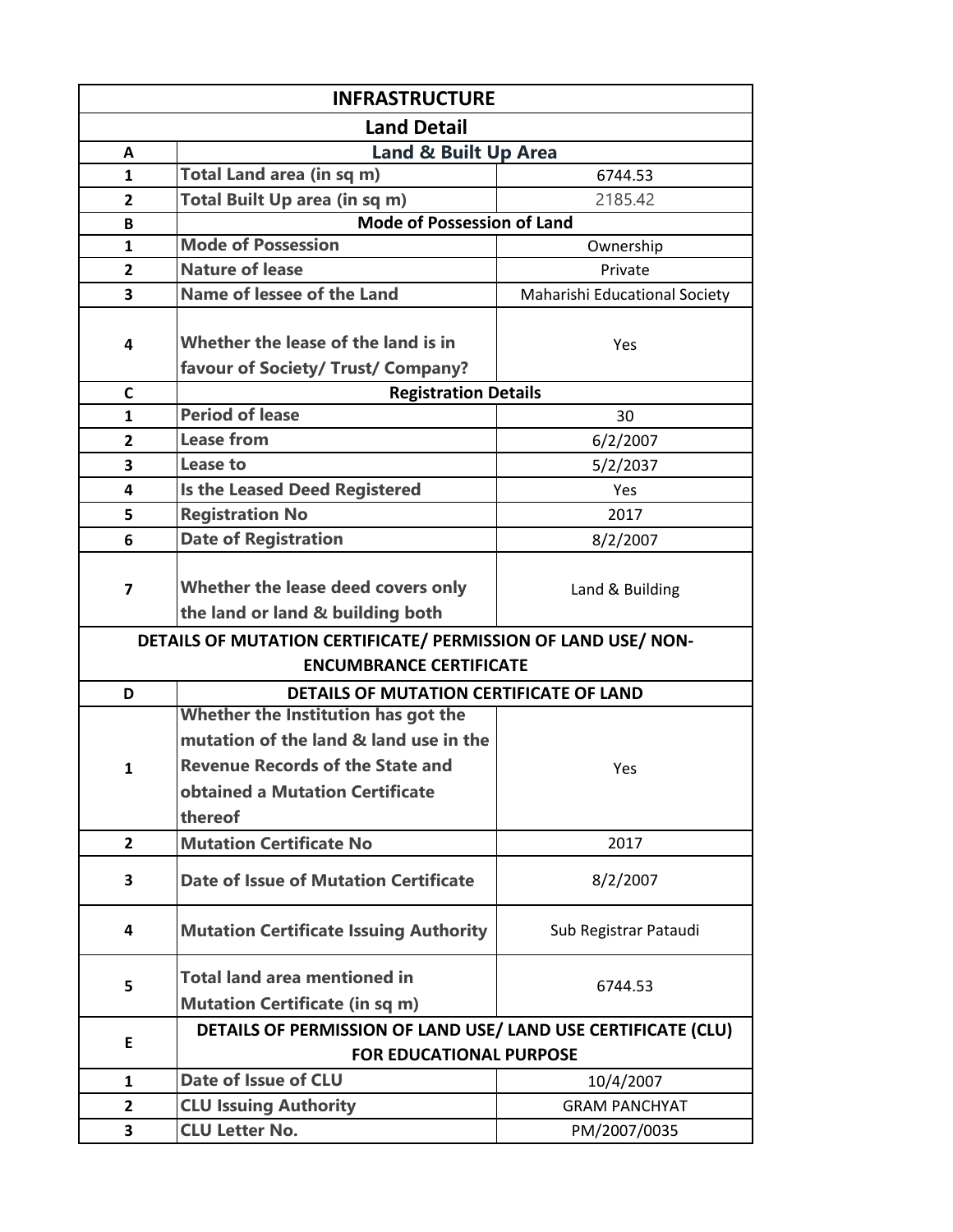| 4                       | <b>Converted/ diverted land area under</b>                                                             |                                                |  |
|-------------------------|--------------------------------------------------------------------------------------------------------|------------------------------------------------|--|
|                         | the CLU (in sq m)                                                                                      | 6744.53                                        |  |
| F.                      | DETAILS OF NON-ENCUMBRANCE CERTIFICATE                                                                 |                                                |  |
| 1                       | Date of Issue of Non-Encumbrance<br><b>Certificate</b>                                                 | 3/4/2007                                       |  |
| 2                       | <b>Non-Encumbrance Certificate Issuing</b><br><b>Authority</b>                                         | <b>GRAM PANCHYAT</b>                           |  |
| 3                       | <b>Non-Encumbrance Certificate Letter</b><br><b>No</b>                                                 | PM/2007/0014                                   |  |
| 4                       | <b>Total land area mentioned in NEC</b><br>Certificate (in sq m)                                       | 6744.53                                        |  |
|                         | <b>DETAILS OF BUILDING PLAN</b>                                                                        |                                                |  |
| $\mathbf{1}$            | <b>Name of the Institution (Mentioned in</b><br><b>Building Plan)</b>                                  | RAO DALIP SINGH COLLEGE OF<br><b>EDUCATION</b> |  |
| $\overline{2}$          | <b>Total Land Area mentioned in the</b><br>building plan (in sq m)                                     | 6744.53                                        |  |
| 3                       | <b>Total Built Up Area mentioned in the</b><br>building plan (in sq m)                                 | 2185.42                                        |  |
| G                       | Details of Approving Authority of Building Plan with address<br>(Corporation/ Municipality/ Panchayat) |                                                |  |
| $\mathbf{1}$            | <b>Name of Approving Authority with</b><br><b>address</b>                                              | <b>GRAM PANCHYAT</b>                           |  |
| $\mathbf{2}$            | <b>Village/Town</b>                                                                                    | <b>MUMTAJPUR</b>                               |  |
| 3                       | <b>Taluka/Mandal</b>                                                                                   | <b>PATAUDI</b>                                 |  |
| 4                       | <b>City</b>                                                                                            | <b>GURUGRAM</b>                                |  |
| 5                       | <b>State</b>                                                                                           | <b>HARYANA</b>                                 |  |
| 6                       | <b>District</b>                                                                                        | HARYANA                                        |  |
| 7                       | <b>Pin Code</b>                                                                                        | 122503                                         |  |
| 8                       | <b>Date of Approval</b>                                                                                | 5/2/2020                                       |  |
| н                       | BREAK-UP OF BUILT UP AREA MENTIONED IN THE BUILDING PLAN FOR<br>THE TEACHER EDUCATION PROGRAMME/S      |                                                |  |
| Room No.                | <b>Particular</b>                                                                                      | Area SQ Mtr.                                   |  |
| 1                       | Seminar Hall                                                                                           | 63                                             |  |
| 2                       | <b>Principal Office</b>                                                                                | 27                                             |  |
| 3                       | <b>Class Room</b>                                                                                      | 45                                             |  |
| 4                       | <b>Class Room</b>                                                                                      | 45                                             |  |
| 5                       | Office                                                                                                 | 27                                             |  |
| 6                       | Reception                                                                                              | 76.8                                           |  |
| $\overline{\mathbf{z}}$ | <b>Store</b>                                                                                           | 16.44                                          |  |
| 8                       | <b>Boys Common Room</b>                                                                                | 53.35                                          |  |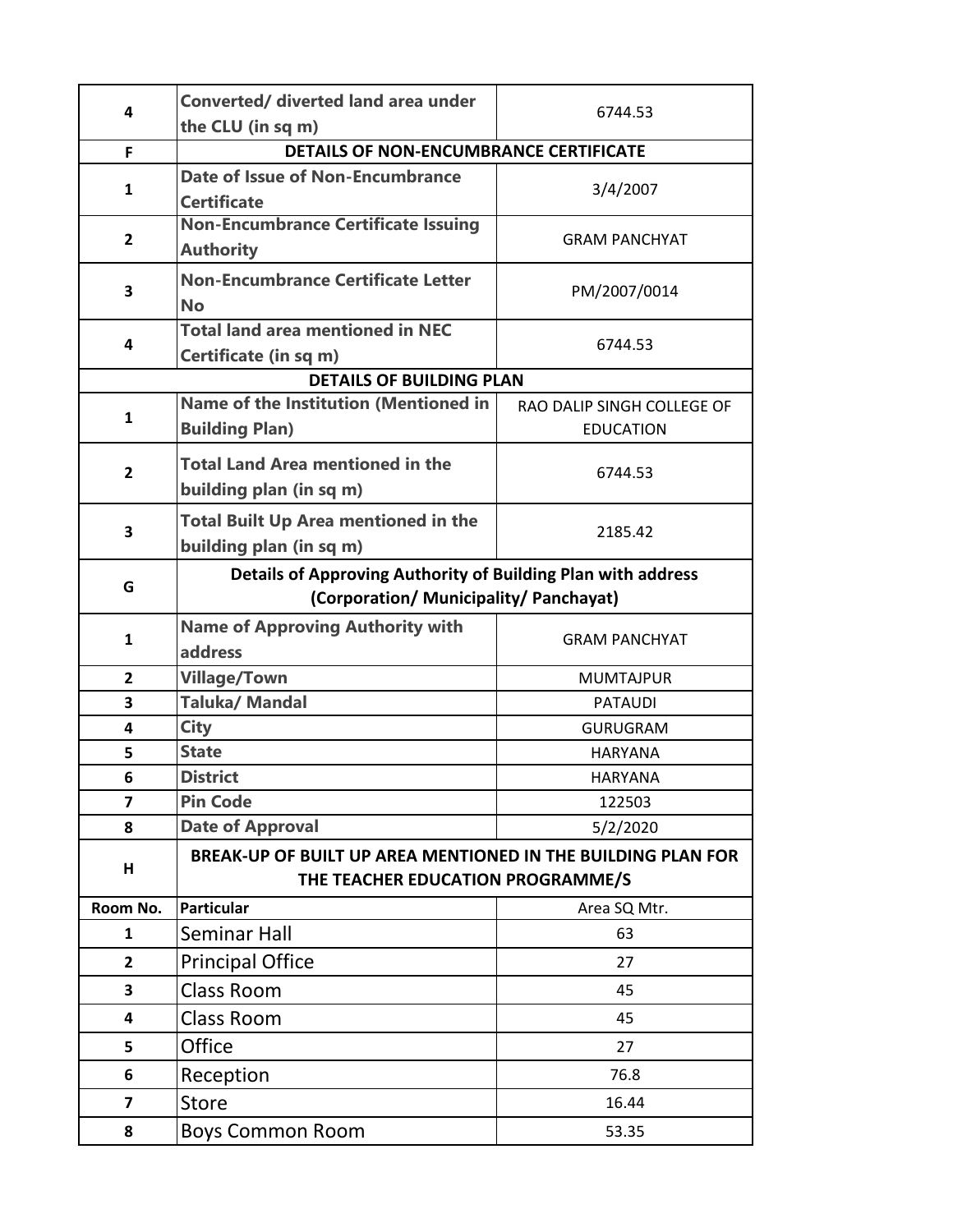| 9              | <b>Staff Room</b>                                                                 | 44                         |  |
|----------------|-----------------------------------------------------------------------------------|----------------------------|--|
| 10             | <b>Class Room</b>                                                                 | 45                         |  |
| 11             | <b>Class Room</b>                                                                 | 45                         |  |
| 12             | Science Lab                                                                       | 75                         |  |
| 13             | Multipurpose Hall                                                                 | 232.5                      |  |
| 14             | ET Lab                                                                            | 56.4                       |  |
| 15             | Language Lab                                                                      | 45                         |  |
| 16             | Library                                                                           | 116.25                     |  |
| 17             | <b>Library Reading Room</b>                                                       | 45                         |  |
| 18             | <b>Class Room</b>                                                                 | 45                         |  |
| 19             | <b>Class Room</b>                                                                 | 45                         |  |
| 20             | Social Science Lab                                                                | 22                         |  |
| 21             | Work Exp. / Art & Craft Room                                                      | 22                         |  |
| 22             | <b>Sports Room</b>                                                                | 22                         |  |
| 23             | <b>Mathematics Lab</b>                                                            | 22                         |  |
| 24             | Girls Common Lab                                                                  | 22                         |  |
| 25             | Psychology Lab                                                                    | 45                         |  |
|                |                                                                                   |                            |  |
| 26             | <b>Multipurpose Hall (in sq m)</b>                                                | 232.5                      |  |
| 27             | Library-Cum-Reading Room (in sq m)<br><b>Whether the building of the</b>          | 45                         |  |
|                | institution has been constructed as                                               |                            |  |
|                | per National Building Code and the                                                |                            |  |
| 28             | same is fully safe and structurally                                               | Yes                        |  |
|                | sound having load bearing capacity as                                             |                            |  |
|                | per the Code/ Standards, to run the<br><u>mencence banang barcey ceremente as</u> |                            |  |
|                | per National/State Disaster                                                       |                            |  |
| 29             | <b>Management Authority acquired or</b>                                           | Yes                        |  |
|                | not                                                                               |                            |  |
| $\mathbf{I}$   | <b>Building Safety</b>                                                            |                            |  |
| $\mathbf{1}$   | <b>Building Safety Certificate Issuing Auth</b>                                   | SUB DIVISIONAL ENGNEER PWD |  |
| $\overline{2}$ | <b>Building Safety Certificate No.</b>                                            | 120                        |  |
| 3              | <b>Building Safety Certificate Date</b>                                           | 24/02/2021                 |  |
| 4              | has been provided in all parts of the                                             | Yes                        |  |
|                | building                                                                          |                            |  |
| J              | <b>Fire Safety</b>                                                                |                            |  |
| $\mathbf{1}$   | <b>Fire Safety Certificate Issuing Authority</b>                                  | ADFO GURUGRAM              |  |
| $\mathbf{2}$   | <b>Fire Safety Certificate No.</b>                                                | FS/2021/168                |  |
| 3              | <b>Fire Safety Certificate Date</b>                                               | 21/01/2021                 |  |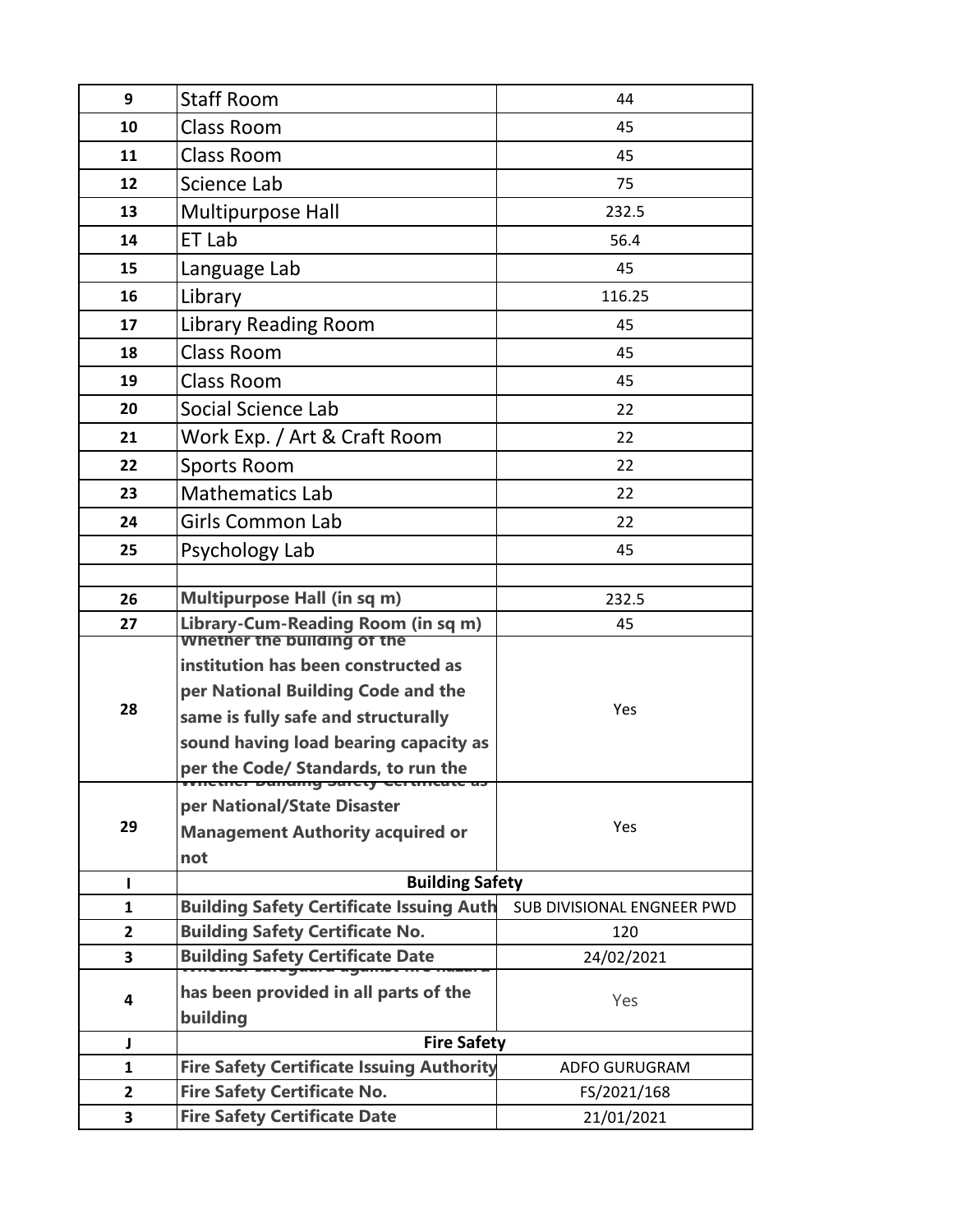| 4              | <b>Facilities provided for Ramp and Lift</b>                                 | Ramp             |  |
|----------------|------------------------------------------------------------------------------|------------------|--|
| 5              | <b>Water Facility has been provided by</b><br>the institution                | Yes              |  |
| 6              | <b>Electricity Connection Meter No.</b>                                      | 5765791000       |  |
| $\overline{ }$ | <b>Water Connection Meter No</b>                                             | 0763891000       |  |
| 8              | Whether the institution's campus,<br>building, furniture etc is barrier free | Yes              |  |
| 9              | building, facility etc is disabled<br>friendly                               | Yes              |  |
| К              | <b>DETAILS OF BUILDING COMPLETION</b>                                        |                  |  |
| 1              | Whether completion of building is as<br>per approved building plan or not    | Yes              |  |
| $\overline{2}$ | <b>Building Completion Certificate (in sq</b><br>m)                          | 15276.38         |  |
| 3              | <b>Building Completion Certificate (in sq</b><br>m)                          | 6644             |  |
| L              | <b>Building Completion Certificate Issuing Authority</b>                     |                  |  |
| 1              | <b>Name of Authority</b>                                                     | SARPANCH         |  |
| $\overline{2}$ | <b>Date of Issue</b>                                                         | 10/4/2007        |  |
| 3              | <b>Address</b>                                                               | <b>MUMTAJPUR</b> |  |
| 4              | <b>Taluka/Mandal</b>                                                         | <b>PATAUDI</b>   |  |
| 5              | <b>State</b>                                                                 | <b>GURUGRAM</b>  |  |
| 6              | <b>District</b>                                                              | <b>HARYANA</b>   |  |
| $\overline{7}$ | <b>Pin Code</b>                                                              | 122503           |  |
| М              | Floor Wise Built-Up Area (in sq m)                                           |                  |  |
|                |                                                                              |                  |  |
| $\mathbf{1}$   | <b>Ground Floor</b>                                                          | 1092.71          |  |
| $\overline{2}$ | <b>First Floor</b>                                                           | 1092.71          |  |
|                |                                                                              | 2185.42          |  |